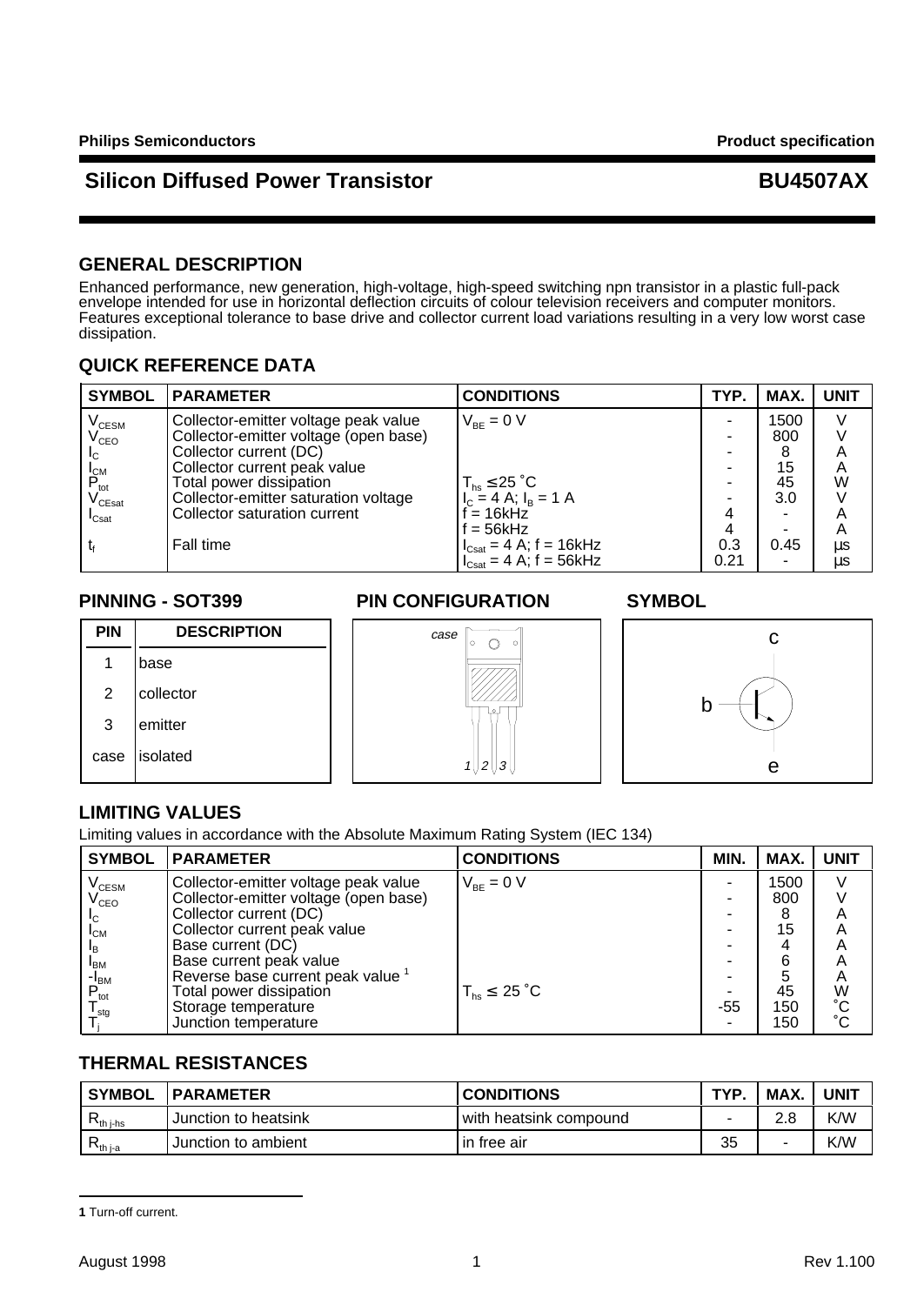## **ISOLATION LIMITING VALUE & CHARACTERISTIC**

 $T_{hs}$  = 25 °C unless otherwise specified

|                            | <b>SYMBOL   PARAMETER</b>                                | <b>CONDITIONS</b>                                                             | MIN. | TYP. | MAX. I | <b>UNIT</b> |
|----------------------------|----------------------------------------------------------|-------------------------------------------------------------------------------|------|------|--------|-------------|
| $V_{\sf isol}$             | three terminals to external<br>heatsink                  | Repetitive peak voltage from all $\vert$ R.H. $\leq$ 65 %; clean and dustfree |      |      | 2500   |             |
| $\mathsf{v}_\mathsf{isol}$ | Capacitance from T2 to external $ f = 1$ MHz<br>heatsink |                                                                               |      | 22   |        | рF          |

### **STATIC CHARACTERISTICS**

 $T_{hs}$  = 25 °C unless otherwise specified

| <b>SYMBOL</b>                          | <b>PARAMETER</b>                       | <b>CONDITIONS</b>                                                                  | MIN. | TYP. | MAX. | <b>UNIT</b> |
|----------------------------------------|----------------------------------------|------------------------------------------------------------------------------------|------|------|------|-------------|
| $I_{CES}$                              | Collector cut-off current <sup>2</sup> | $V_{BE} = 0 V$ ; $V_{CE} = V_{CESMmax}$<br>$V_{BE} = 0 V$ ; $V_{CE} = V_{CESMmax}$ |      |      | 1.0  | mA          |
| $I_{\text{CES}}$                       |                                        |                                                                                    |      |      | 2.0  | mA          |
| <b>IEBO</b>                            | Emitter cut-off current                | T. = 125 °C.<br>$V_{FB} = 6 V$ ; $I_c = 0 A$                                       |      |      | 100  | μA          |
| V <sub>CEOsust</sub>                   | Collector-emitter sustaining voltage   | $I_B = 0$ A; $I_C = 100$ mA;                                                       | 800  |      |      |             |
|                                        |                                        | $\overline{L}$ = 25 mH                                                             |      |      |      |             |
| BV <sub>EBO</sub>                      | Emitter-base breakdown voltage         | $I_B = 1$ mA                                                                       | 7.5  | 13.5 |      |             |
| $V_{CEsat}$                            | Collector-emitter saturation voltages  | $I_c = 4$ A; $I_B = 1$ A                                                           |      |      | 3.0  |             |
| $\mathsf{V}_{\mathsf{B}\mathsf{East}}$ | Base-emitter saturation voltage        | $I_c = 4$ A; $I_B = 1$ A                                                           | 0.84 | 0.92 | 1.01 | $\vee$      |
| $n_{FE}$                               | DC current gain                        | $I_c = 100$ mA; $V_{ce} = 5$ V                                                     |      | 12   |      |             |
| $h_{FE}$                               |                                        | $V_c = 4$ A; $V_{ce} = 5$ V                                                        | 4.2  | 5.7  | 7.3  |             |

## **DYNAMIC CHARACTERISTICS**

 $T_{hs}$  = 25 °C unless otherwise specified

| <b>SYMBOL</b> | <b>PARAMETER</b>                                    | <b>CONDITIONS</b>                                                                                                              | TYP.        | MAX.        | <b>UNIT</b> |
|---------------|-----------------------------------------------------|--------------------------------------------------------------------------------------------------------------------------------|-------------|-------------|-------------|
| $C_c$         | Collector capacitance                               | $I_F = 0$ A; $V_{CB} = 10$ V; f = 1 MHz                                                                                        | 68          |             | pF          |
|               | Switching times (16 kHz line<br>deflection circuit) | $\begin{cases} I_{\text{Csat}} = 4.0 \text{ A}; I_{\text{B1}} = 0.8 \text{ A} \\ (I_{\text{B2}} = -2.0 \text{ A}) \end{cases}$ |             |             |             |
|               | Turn-off storage time<br>Turn-off fall time         |                                                                                                                                | 3.8<br>0.30 | 4.6<br>0.45 | μs<br>μs    |
|               | Switching times (56 kHz line<br>deflection circuit) | $\begin{cases} I_{\text{Csat}} = 4.0 \text{ A}; I_{\text{B1}} = 0.8 \text{ A} \\ (I_{\text{B2}} = -2.1 \text{ A}) \end{cases}$ |             |             |             |
|               | Turn-off storage time<br>Turn-off fall time         |                                                                                                                                | 2.4<br>0.21 | ۰<br>۰      | μs<br>μs    |

**<sup>2</sup>** Measured with half sine-wave voltage (curve tracer).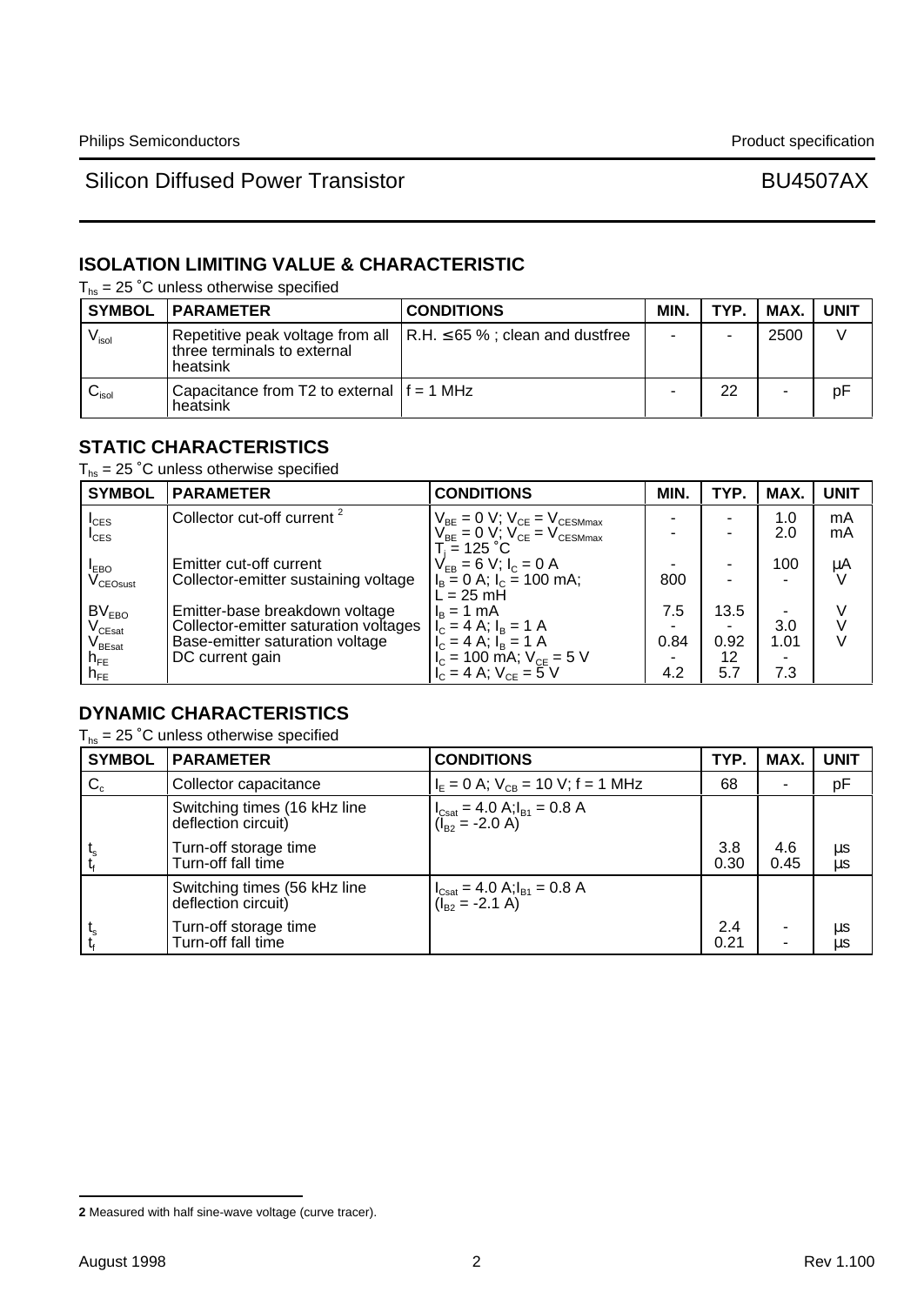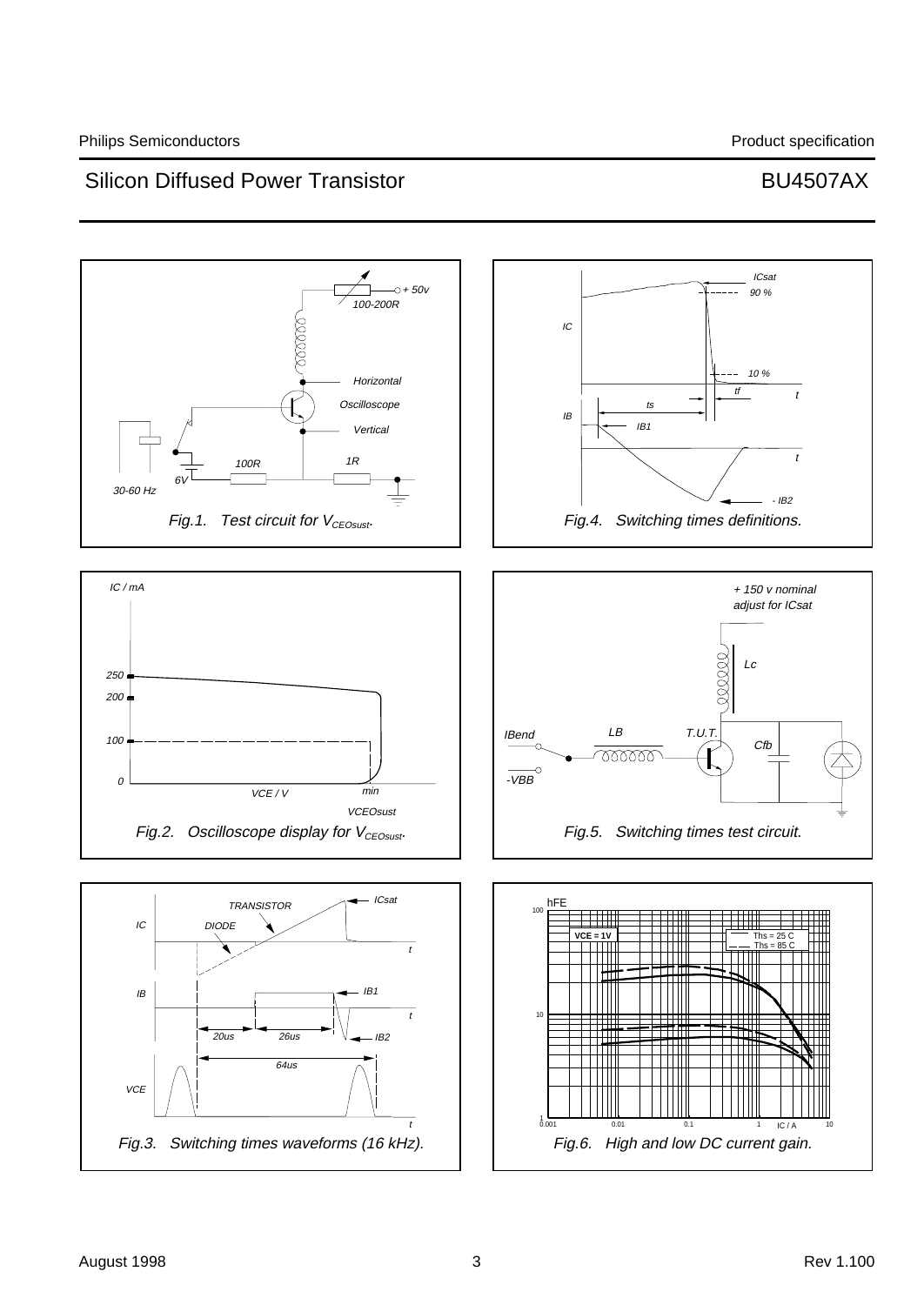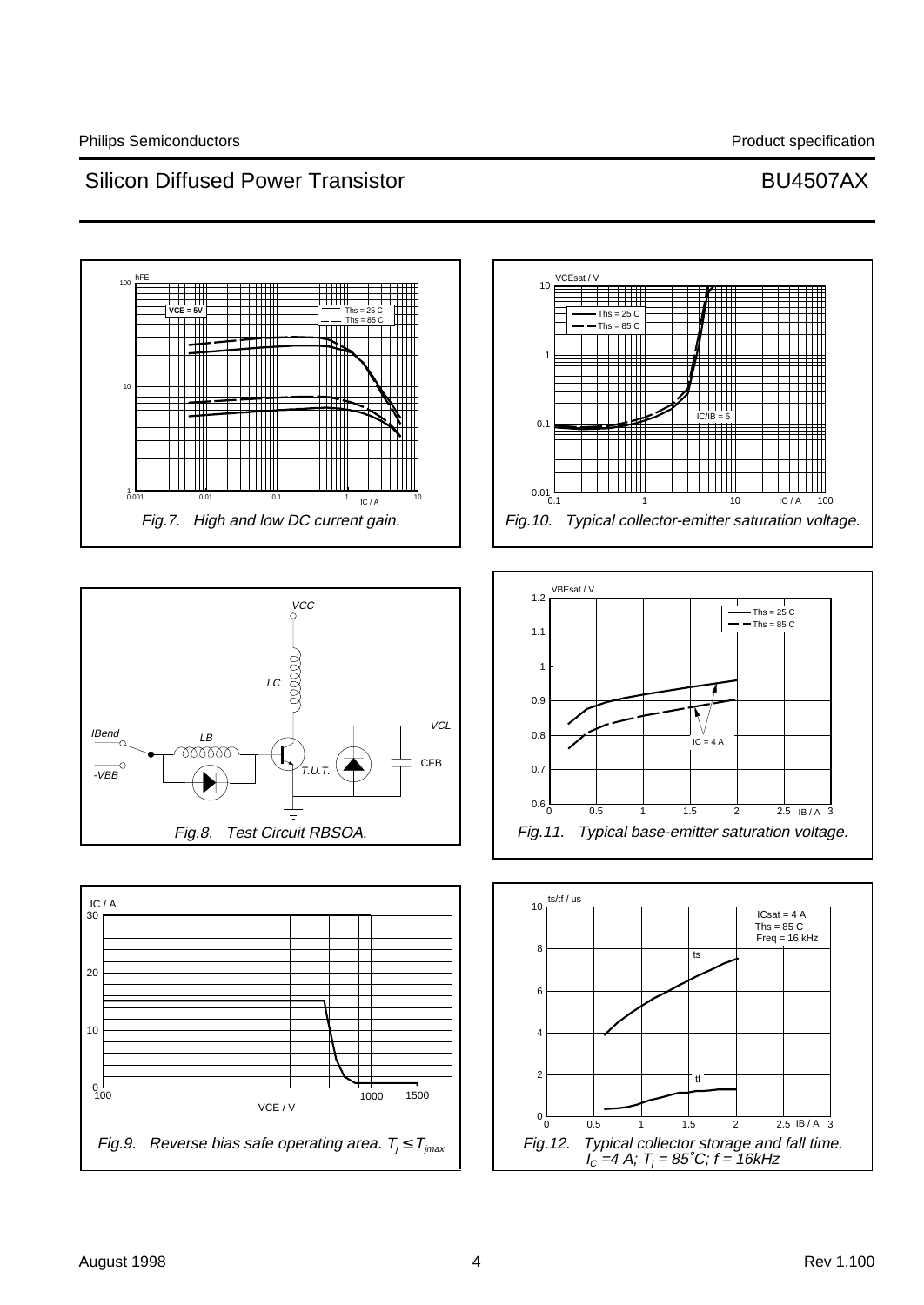

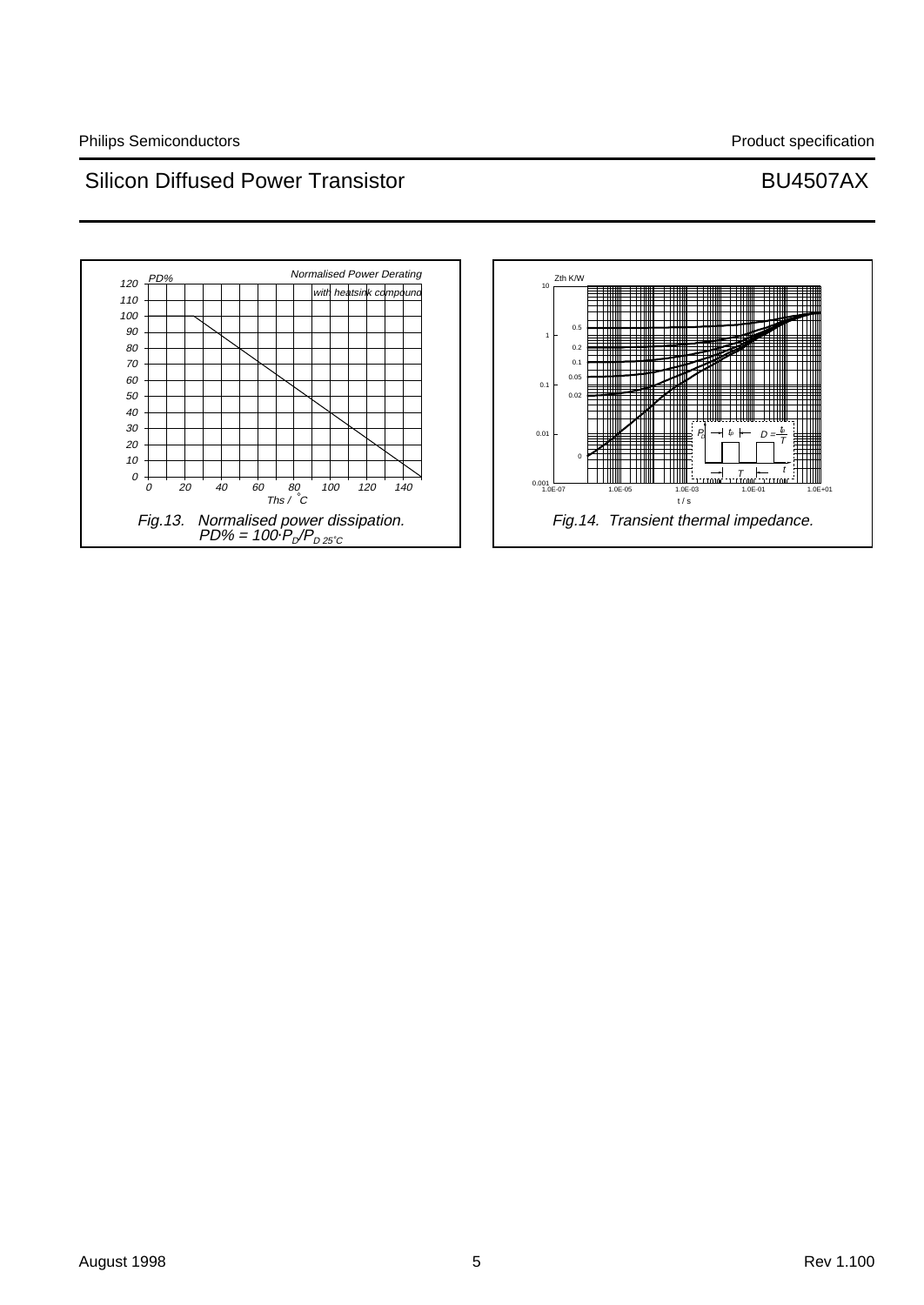### **MECHANICAL DATA**



**Notes**

1. Refer to mounting instructions for F-pack envelopes.

2. Epoxy meets UL94 V0 at 1/8".